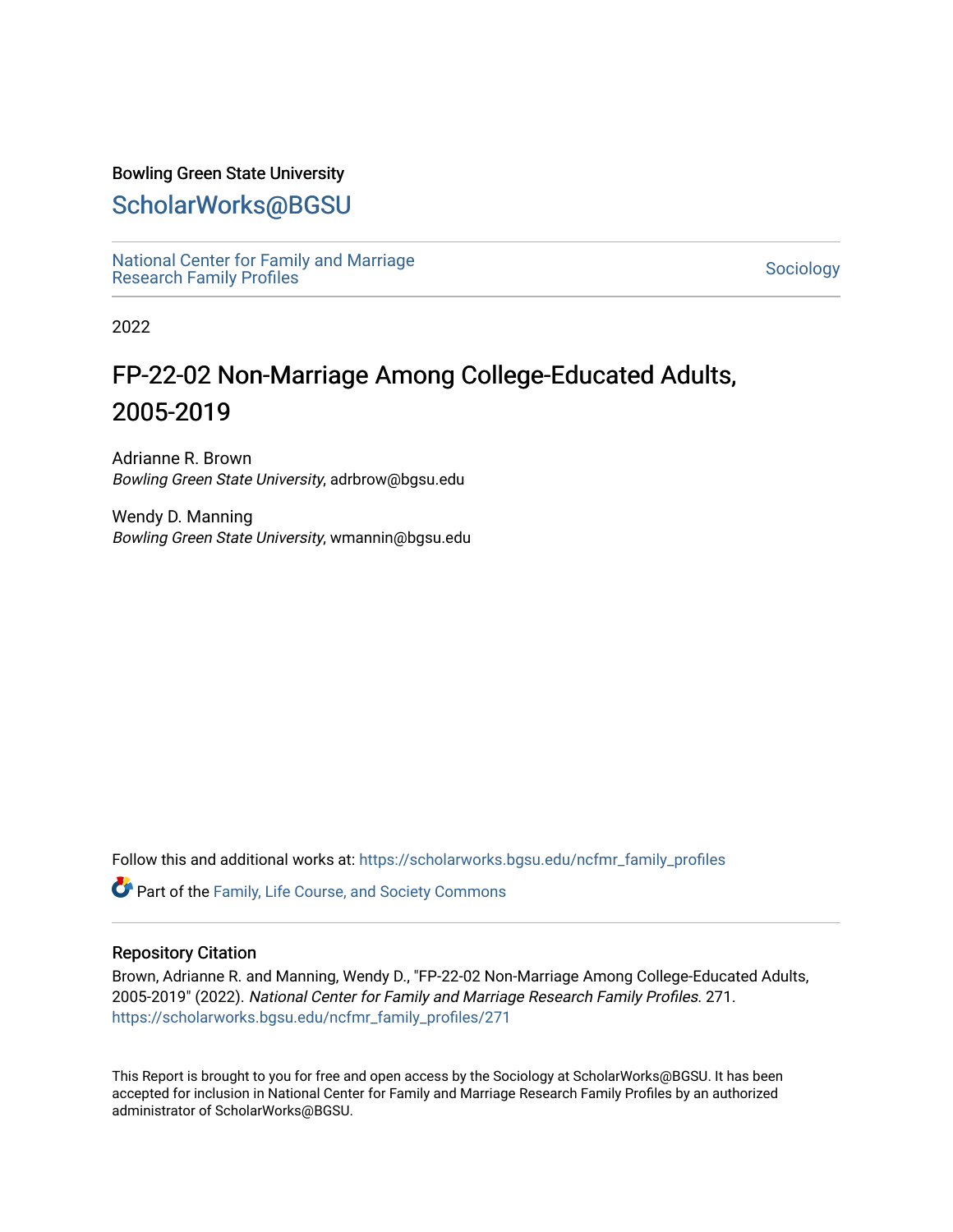### **National Center for Family & Marriage Research @ Bowling Green State University**

Family Profile No. 2, 2022

## Non-Marriage Among College-Educated Adults, 2005-2019

Author: Adrianne R. Brown & Wendy D. Manning

There is a well-documented educational gradient in marriage, with smaller shares never-married among the highly educated than among the less educated (FP-22-01). However, the population of college-educated individuals has increased, and there is growing heterogeneity among this population. In turn, there is likely heterogeneity in the marriage experience among those with a bachelor's degree. This profile uses the American Community Survey (ACS) to examine the share of adults aged 35-39 with a bachelor's degree or more by race/ethnicity and gender and, among this group, the share never-married by race/ethnicity and gender in 2005 and 2019. We focus on those aged 35-39 because this age bracket is above the median age at first marriage (the age in which at least 50% of people were married) in 2019 for college-educated men and women (FP-21-12) and is above the average age of those enrolled in higher education in the U.S. (Fishman et al., 2017).

College Education Among 35-39-Year-Olds

- Between 2005 and 2019, the share of adults aged 35-39 who held at least a bachelor's degree increased for both men and women in all four of the racial/ethnic categories examined, but the magnitude of increase varied across groups.
	- o In 2005, larger shares of Asian, White, and Black men were college-educated compared to women.
	- o By 2019, this pattern was reversed for Whites and Blacks, such that larger shares of White and Black women were college-educated compared to men.
	- o In 2019, equal shares of Asian men and women held a bachelor's degree or higher.
	- o Throughout the period, the share of Hispanic women who were college-educated was larger than that of Hispanic men.
- There was an overall race/ethnic pattern in the share college-educated that persisted throughout the period, with Asians having the largest share with at least a bachelor's degree, followed by Whites, Blacks, and Hispanics.

Figure 1. Share of Adults Aged 35-39 with a Bachelor's Degree or Higher by Race and Gender, 2005-2019



Source: NCFMR calculations of the American Community Survey 1-year estimates, 2005-2019